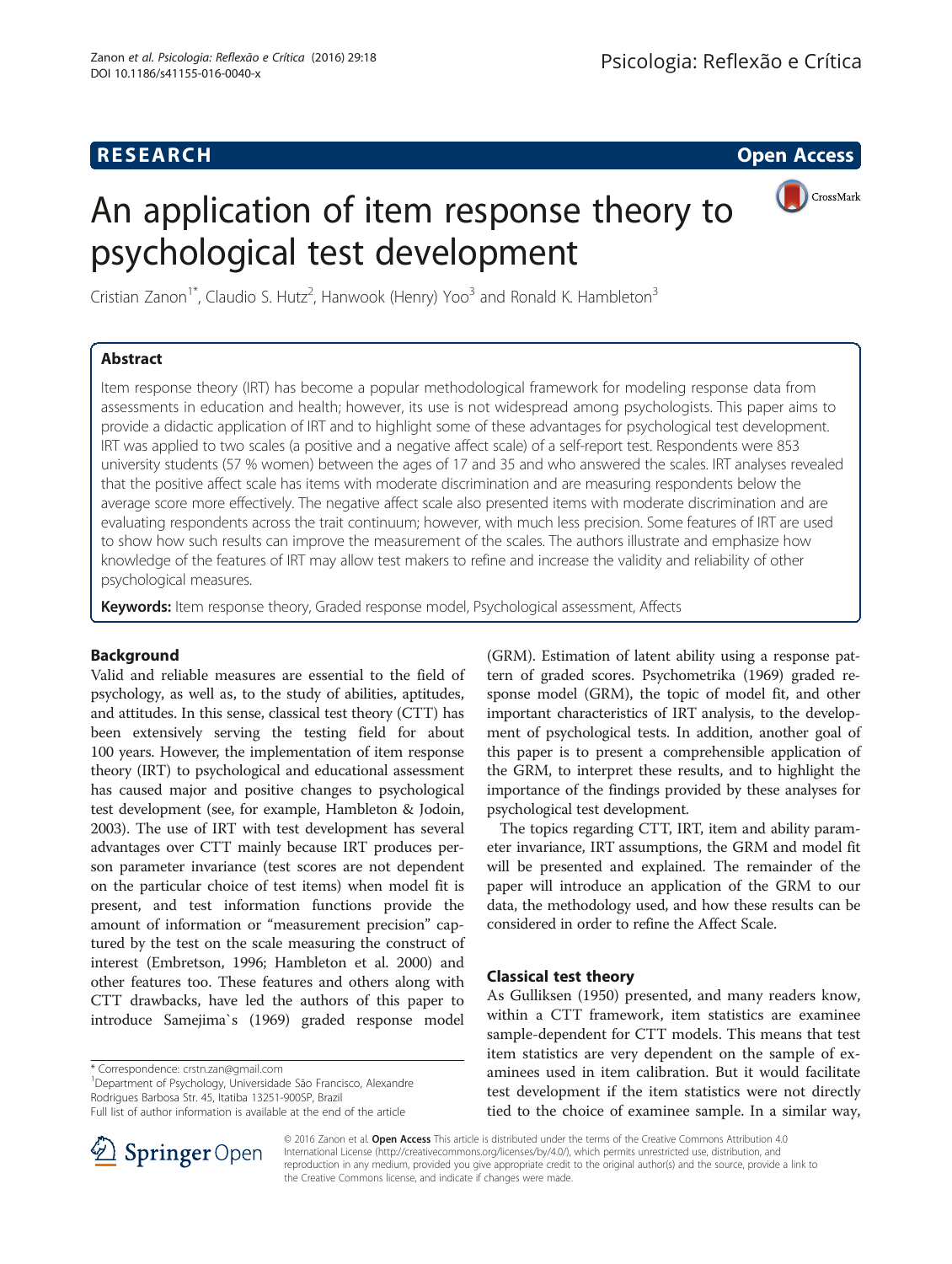examinee test scores too are dependent on the choice of test items. This means, for example, for examinees to be compared, they need to either take the same test items, or statistically equivalent test items. But there are times when better testing would result if the choice of test items was matched to the examinees' ability levels. Examinees scoring high on a construct might receive more challenging items, for example. But individualing the choice of test items, would limit the possibility of comparing examinees. Next, four limitations of CTT are presented (and for another perspective, see Embretson, [1996](#page-8-0)).

The first shortcoming of CTT is that the interpretation of respondent characteristics depend on the test used. Respondents will appear smarter, if an easier test is administered, but will look like less smart, if a more difficult test is answered. The second shortcoming of CTT is that test characteristics are sample-dependent. The same test administered in a group of high ability students and in another group of low ability students will produce items with different levels of difficulty, for example. In the first sample, items difficulty will appear lower than the difficulty for the second group. These shortcomings imply that test characteristics can only be done in the same context (sample). Once, test parameters depend on persons' latent trait and vice versa, item and test characteristics will change when other persons (samples with different levels of latent trait) answer the test.

The third shortcoming of CTT is that the theory assumes that errors of measurement are equal for all persons. This is problematic because persons with different levels of ability will show different levels of error (guessing) in a test that evaluates intelligence or any other construct, for example. The fourth shortcoming of CTT is that it does not allow accurate predictions about possible results for a respondent or for a sample on an item, using only their ability scores. This information would be important for a test designer interested in developing a test for a population with specific characteristics. All these points can be addressed effectively with IRT, if of course an IRT model can be found that fits the test data.<sup>1</sup>

## Item response theory development and properties

IRT was initially developed in the 1950s and 1960s by Frederic Lord and other psychometricians (Lord, [1952](#page-9-0); Lord & Novick, [1968\)](#page-9-0) who had the goal of developing a method able to evaluate respondents without depending on the same items included in the test (Hambleton & Jodoin, [2003](#page-8-0)). Therefore, IRT evolved from classical measurement theory with the purpose of overcoming many of its limitations (Hambleton, [1994\)](#page-8-0). IRT is a statistical theory comprised of a variety of mathematical models that have the following characteristics: a) to predict person scores based on his/her abilities or latent

traits and b) to establish a relationship between person's item performance and the set of traits underling item performance through a function called the "item characteristic curve" (Hambleton et al. [1991](#page-8-0)). These characteristics are possible because IRT models provide item and ability parameter invariance for test items and persons, when the IRT model of interest actually fits the available test data. In other words, the same items used in different samples will keep their statistical properties (for instance, difficulty and discrimination), and persons' scores that represent ability or latent traits on a specific construct will not depend on the particular test items they were administered.

## The role of item and person parameter invariance in IRT

Parameter invariance is not a mysterious property that IRT confers to items and tests. It refers to population quantities, rather than sample quantities, which are assumed to be identical across groups or measurement conditions (Rupp & Zumbo, [2004](#page-9-0)).<sup>2</sup> Parameter invariance is not exclusively found on IRT models. For instance, multiple regression analysis may also show such properties, once the residuals (distance between observed and expected scores) are considered small enough to assume that the equation which builds the model fits equally well data from different populations (Hambleton, [2005](#page-8-0)). If parameter variance is obtained in different populations, inferences and generalizability of the results will be threatened and probably be misleading (Rupp & Zumbo, [2004\)](#page-9-0).

Conceptually, it is not assumed that the same scores will be found if one person responds twice to the same test (Lord and F. M. A theory of test scores. Psychometrika [1952\)](#page-9-0) because of learning, motivation level, fatigue effects, and other measurement errors. However, it is assumed that a respondent with similar latent traits will obtain similar scores (apart from measurement errors) on the same or on a completely different test built to evaluate the same construct. In addition, persons with different latent traits will preserve the same difference among their scores, if they answered a parallel form of the test.

## IRT assumptions

There are two basic assumptions that pertain to all unidimensional<sup>3</sup> IRT applications: unidimensionality and the shape of the item characteristic curves (ICC) (Hambleton et al., [1991](#page-8-0)). According to these authors, it is assumed that only one latent construct is measured by a set of items in a test. Therefore, the presence of a dominant factor explaining most of the instrument variance scores is expected. Some common techniques used for checking unidimensionality are: eigenvalue plots (20 % or more variability on the first factor: Hattie, [1985\)](#page-8-0), parallel analysis (Horn, [1965](#page-8-0)) or confirmatory factor analysis (testing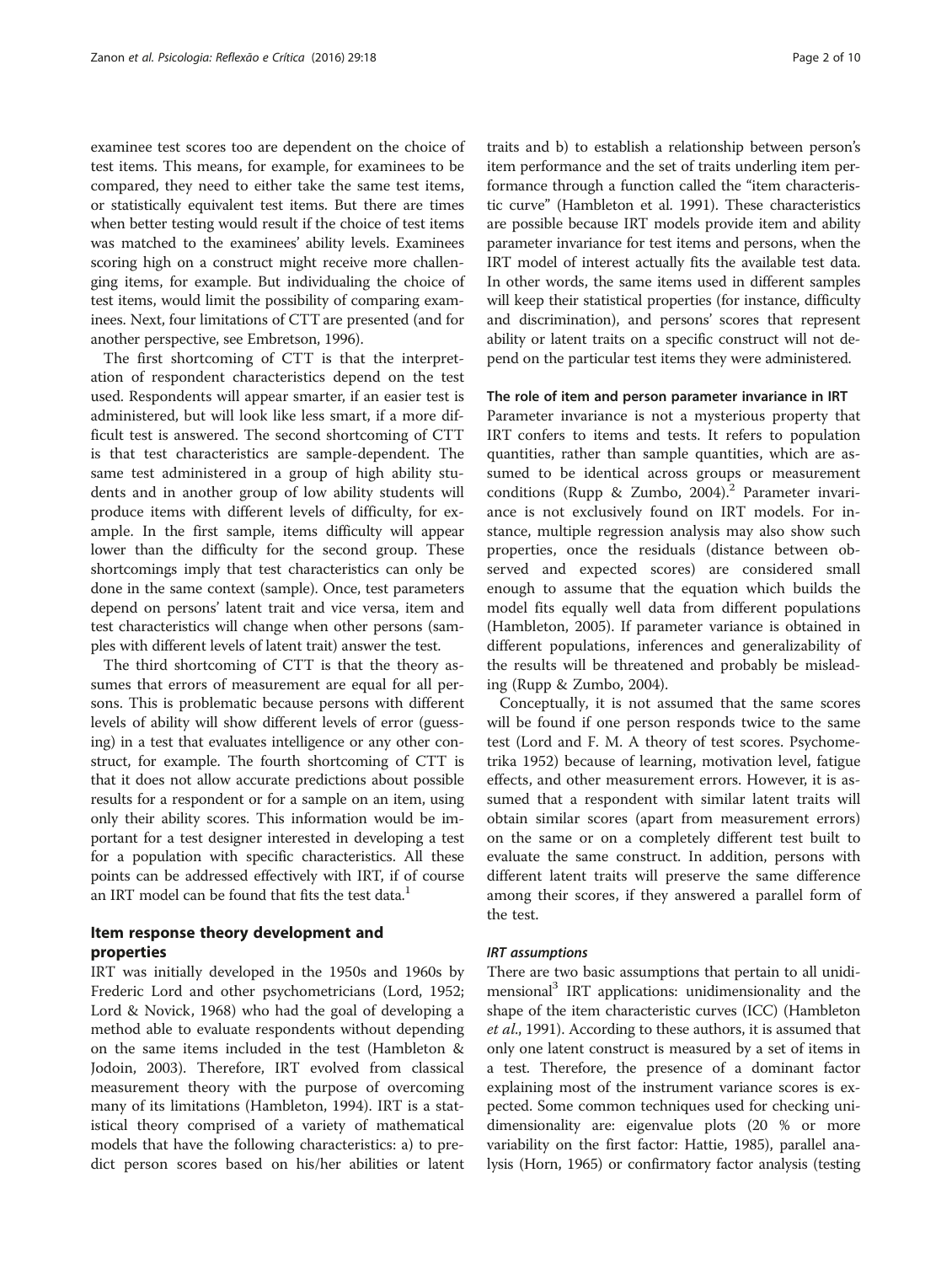the hypothesis of a single factor). Other new recommended techniques, although not very often used, to evaluate unidimensionality are the Tetrad analysis and the Hull method (Yu et al. [2007;](#page-9-0) Lorenzo-Seva et al. [2011](#page-9-0)). We suggest readers interested in test unidimensionality see Hattie [\(1985](#page-8-0)) for a deep review about the topic.

The second assumption is that ICC, specified by the model, reflect the relationships between the latent traits and the item responses. When the test items are binary scored (e.g., true-false, or yes-no), ICCs tend to be Sshaped curves and match the probabilities of examinees successfully answering a test item as a function of their ability. Test items that are easy are shifted to the left on the scale measuring the trait, and items that are hard are shifted to the right end of the measuring scale. Discriminating items have higher slopes than lower discriminating items. With appropriate model fit, the ICC match up closely to the actual test data.

## 1PLM, 2PLM and 3PLM: models for binary data

Three common IRT models for binary data are the one, two and three parameter logistic models. They differentiate themselves for the number of parameters estimated. Using the one-parameter logistic model (1PLM), it is possible to estimate the probability that someone will answer the item (of difficulty, b) correctly. The Two-Parameter Logistic Model (2PLM) also aims to estimate the probability of a correct answer, but it also allows estimating the discrimination of the item (a). The bigger the value of "a", the stepper the slope of the ICC and the more discriminant the item is providing. The Three-Parameter Logistic Model (3PLM) estimates the other two parameters described (a and b) and also the probability for guessing (the "c" parameter). Imagine that sometimes students get right answers by guessing an alternative in the item. The inclusion of the c parameter allows the model to estimate the effect of guessing on item difficulty and on examinees final scores, for example. See Hambleton et al. [\(1991\)](#page-8-0) for a thorough description of these models. This c parameter is especially important with achievement data. However, when our test is composed by other types of items (polytomous, for example), IRT estimation should use other models.

## Graded response model

In this section, we will introduce some equations that represent relevant aspects of the Graded Response Model, as well as, item parameter estimates, and model fit. One of the most popular models used for polytomous items, common with many psychological tests, is the GRM (Samejima F. Estimation of latent ability using a response pattern of graded scores. Psychometrika [1969](#page-9-0)). This model is appropriate to use when dealing with ordered categories on a rating scale (e.g., a Likert scale reflecting levels of agreement or disagreement) and is considered a generalization of the two-parameter logistic model (2PL) (Keller, [2005](#page-9-0)). According to Keller, the 2PL model is used to provide the probability that someone has to receive a specific score (or higher), given the level of the underlying latent trait. The more of the trait (positive affect, for instance) possessed by respondents, the more likely they are to respond with answers that receive higher scores, or the more likely they are to choose one of the more positive ratings on the items of the scale (Hambleton, [2005\)](#page-8-0).

In GRM, the probability  $P_{ik}^*(\theta)$  that a person's response falls at or above a particular ordered category given θ (level of latent trait) may be expressed as follows on equation 1:

$$
P_{ik}^* \left( \theta \right) = \frac{\exp \left[ a_i \left( \theta_j - b_{ik} \right) \right]}{1 + \exp \left[ a_i \left( \theta_j - b_{ik} \right) \right]}
$$
(1)

This equation is known as boundary characteristic function of item *i* for category *k*. The parameter  $a_i$  refers to the slope of the function or item discrimination. This parameter is constant for all categories of the same item. Different items will probably present different discriminations though. The  $b_{ik}$  parameter, also called threshold parameter, refers to the latent trait level in which the probability of answering at or above the particular category equals 50 % (Hambleton et al. [2011](#page-8-0)).

GRM considers items as a series of  $K - 1$  dichotomous items, in which  $K$  represents the number of categories in the Likert scale or other ordered category scales. If a 5 point scale that goes, say, from 0 to 4 is used, then, the following dichotomies are analyzed for each item: 0 vs. 1, 2, 3, 4; 0, 1 vs. 2, 3, 4; 0, 1, 2 vs. 3, 4; and 0, 1, 2, 3 vs. 4. Because the probability of respondents choosing the lowest category, or any of the higher score categories is 1,  $P_{i0}^*(\theta) = 1$ , the threshold parameter for the lowest<br>category is not estimated. Also, the probability of an category is not estimated. Also, the probability of answering above the highest category must be zero, the probability of responding in the highest category is equal to the highest cumulative score category function. The other probabilities based on the other combinations, given θ, are computed by subtracting the adjacent  $P_{ik}^*$  $(\theta)$  . The general expression for this is given on equation 2:

$$
P_{ik}^{*}(\theta) = P_{ik}^{*}(\theta) - P_{i(k+1)}^{*}(\theta)
$$
 (2)

Or specifically, as presented on equations 3 through [7](#page-3-0):

$$
P_{i0}(\theta) = 1 \tag{3}
$$

$$
P_{i1}(\theta) = P_{i1}^*(\theta) - P_{i2}^*(\theta)
$$
\n(4)

$$
P_{i2}(\theta) = P_{i2}^*(\theta) - P_{i3}^*(\theta)
$$
 (5)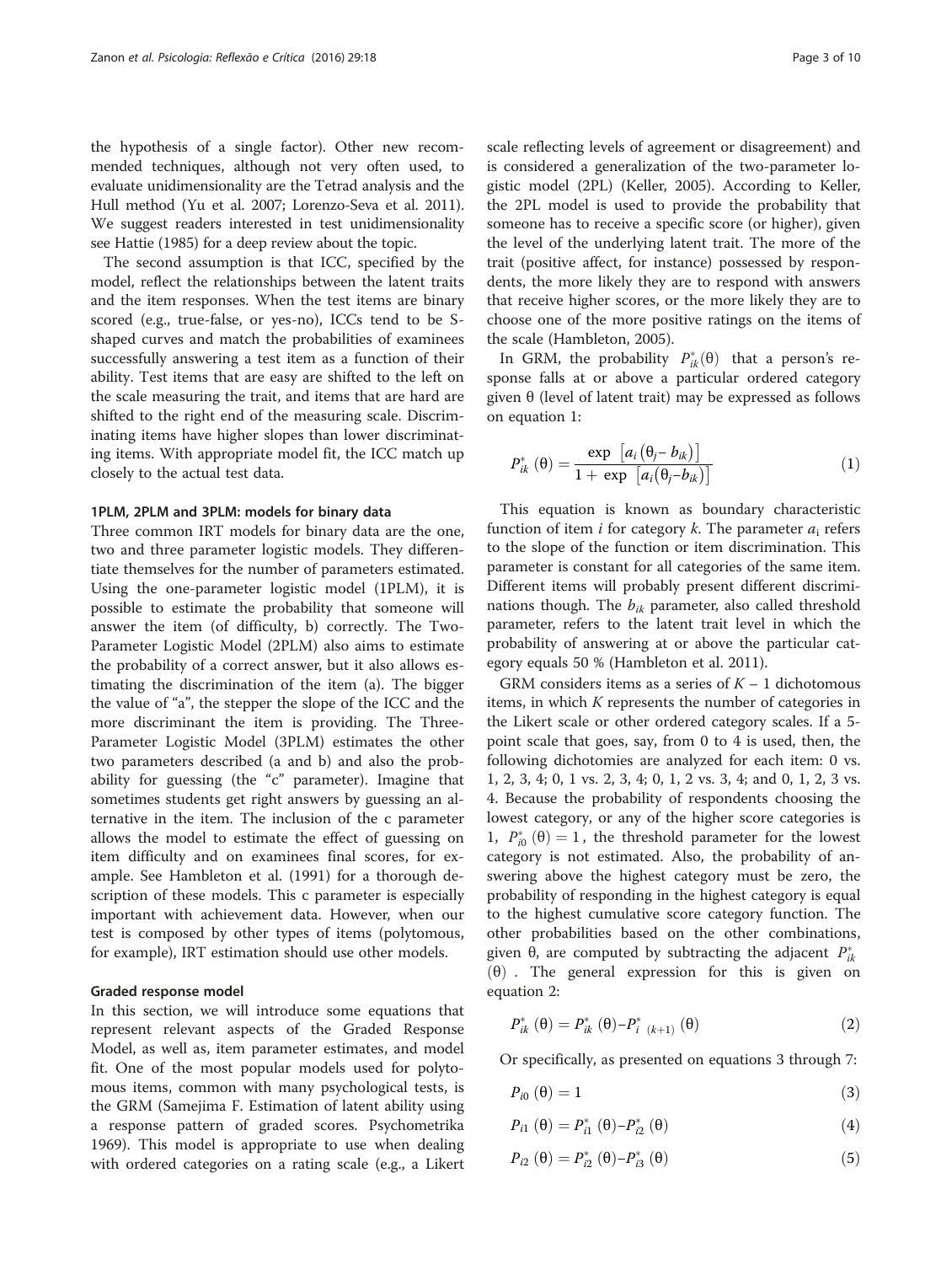<span id="page-3-0"></span>
$$
P_{i3}(\theta) = P_{i3}^*(\theta) - P_{i4}^*(\theta)
$$
 (6)

$$
P_{i4}(\theta) = P_{i4}^*(\theta) \tag{7}
$$

Figure 1 presents a graphical representation of the category response functions (CRF) (in terms of probabilities of each rating category over the latent trait scale) for an item and constitutes an example of how we will evaluate negative and positive affect items. The latent trait is conventionally presented in the standardized form that goes from -3 to 3. The mean of trait scores on the construct of interest is set to 0 and the standard deviation to 1. These scores can always be transformed later to a more convenient scale (and they would be with most if not all psychological scales). The a parameter for this item is .80 and the b parameters or thresholds for the second, third, fourth and fifth categories are respectively -2.52, -1.05, -0.05, 1.14. Again, the first category is not estimated since the probability of getting a score of zero or higher is always 1.0. CRF represent the probabilities for responding to each of the five response categories as a function of respondents' level of latent trait (Hambleton, [2005\)](#page-8-0), as, for example, negative and/or positive affect. For example, a person with high levels of negative affect is more likely to choose higher values (as, "this item describes me completely") on the Likert type item that says: "Many times, I feel nervous." CRF can be used to identify items with low category discrimination and spread.

## Fitting the graded response model

To gauge how well the chosen model can predict respondent scores and generate item statistics that are invariant over samples of respondents, it is essential to measure model fit. This involves fitting the GRM to the data, and to estimating item and latent trait parameters. Usually, different models are tested in order to know which one provides better fit. In this case, another possibility, the partial credit model (Masters, [1982](#page-9-0)), was not used because it constrains the discrimination power (a parameter) to be equal for all items. As indicated by one anonymous reviewer, another useful model is the Generalized Partial Credit Model (GPCM: Muraki, [1992](#page-9-0)) that implements a varying slope parameter and can be used with dichotomous and polytomous items. The GPCM constitutes a useful tool for psychometricians when the categories of Likert-type scales are not spaced. In the educational field, for example, the 0, 1, and 2 points might indicate different degrees of correctness of an answer: 0-incorrect; 1-partial credit; 2-full credit. In the context of affect evaluation, the GPCM might indicate that some categories are more used than others – what does not occur with the GRM that assumes the categories are spaced. A comparison of GPCM and GRM with data from the Affect Scale may result in another useful paper. But it should be noted that often the GPCM and GRM provide very similar results and parameters in the GRM seem easier to explain to practitioners.

The GRM can be fitted using PARSCALE (Muraki & Bock, [1993](#page-9-0)). We will provide item parameter estimates and chi-square results as model fit findings (see, Table [1](#page-4-0) and Table [2](#page-4-0) in the Result section).  $\chi^2$  statistics are common indicators of model fit, however, some drawbacks need consideration.

Because  $\chi^2$  statistics are susceptible to sample size, small samples might not reject the null-hypothesis (that states that the item does fit the model) even when the fit is poor. On the other hand, large samples might present significant results even when the fit is appropriate. Therefore, other procedures like evaluating expected and observed scores, as well as, expected and observed residuals (raw and standardized) are considered more

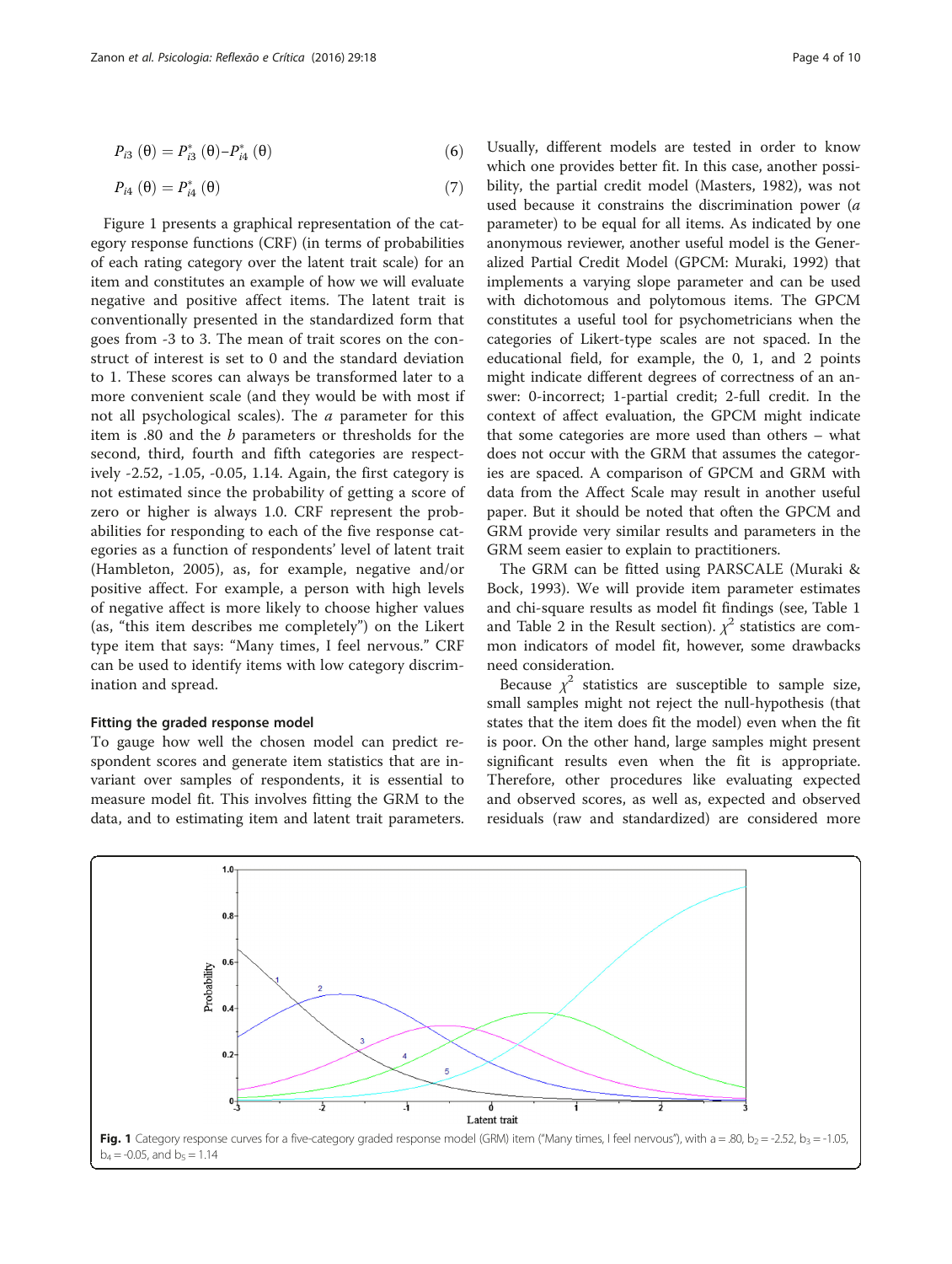reliable indicators of model fit (Han & Hambleton, [2007](#page-8-0); Liang et al. [2008\)](#page-9-0). Residuals are the difference between expected scores, based on model estimation, and actual results. Standardized residuals are calculated dividing raw residuals by their standard errors. This step was done using ResidPlot-2 (for more details, see Liang et al., [2008\)](#page-9-0).

It is expected that a good fitting model generates standardized residuals (approximately) normally distributed. So, if the model satisfies this assumption, positive evidence of model fit is available. There is no rule of thumb to gauge how "approximately normal" is accepted, so the researcher should take into account the consequences of estimation based on a misfitted model. These consequences might include how many persons will not be selected to be part of a program, or how much a correlation used in research might be underestimated due to poor measurement. At the item level, standardized residuals might be expected between -2 and 2. Items with residuals out of this interval might indicate poor fit and suggest substitutions in new versions of the test. To evaluate residuals for all categories in each item

Table 2 Slope, location and chi-square tests for the positive affect scale

| Items          | Slope (a) | Location (b) | х <sup>2</sup> | df | р    |
|----------------|-----------|--------------|----------------|----|------|
| 1              | 1.10      | $-0.84$      | 65.70          | 49 | 0.06 |
| 2              | 0.99      | $-1.07$      | 71.60          | 45 | 0.08 |
| 3              | 0.76      | $-2.00$      | 45.48          | 42 | 0.33 |
| $\overline{4}$ | 0.63      | $-2.46$      | 33.28          | 36 | 0.60 |
| 5              | 0.63      | $-1.77$      | 59.14          | 45 | 0.08 |
| 6              | 1.14      | $-1.20$      | 42.90          | 39 | 0.31 |
| 7              | 0.48      | $-2.71$      | 68.43          | 43 | 0.01 |
| 8              | 0.92      | $-1.33$      | 68.24          | 42 | 0.01 |
| 9              | 1.08      | $-0.97$      | 40.87          | 44 | 0.61 |
| 10             | 0.86      | $-1.77$      | 52.30          | 38 | 0.06 |

is also important and might provide worthwhile information about model fit and patterns of answers for each category. For more details about model fit, check the work of Embretson and Reise ([2000\)](#page-8-0). The residual evaluations supported the GRM fit with the affect scale.

Another advantage of IRT, when compared with classical methods, is to provide item and test information. Item information functions present the contribution of each item to the latent trait measurement. Items with greater discrimination power contribute more to assessment precision than items with lower discriminating power. This may seem like similar information to point biserial correlations in classical measurement. The big differences are that the IRT statistics are directly linked to measurement precision and the location on the trait scale where that information is relevant. Summing item information functions  $(I_i)$  of the test provides a test information function  $(I)$ , as showed on equation 8:

$$
I(\theta) = \sum_{i=1}^{n} I_i(\theta). \tag{8}
$$

This characteristic is especially important and unique to item response models because it allows test makers to easily decide which items to choose based on their interests and also based on the impact of the items on the total test information. If the interest is to select respondents that have high levels of the latent trait, items that provide more information on the right hand side of the scale might be chosen to maximize the precision of scores at the higher end of the trait scale.

Test information functions are inversely proportional to standard errors,

$$
SE(\theta) = \frac{1}{\sqrt{I(\theta)}}\tag{9}
$$

So, the more information provided by a test at a particular latent trait, the better the measurement, and the smaller the measurement errors at this level (Hambleton et al., [2000\)](#page-8-0).

## The current study

A common way to conduct research in the field of psychology has been through the use of standardized scales to measure constructs of interest (e.g., affects, optimism, self-esteem). Test development to evaluate positive and negative affect has used the Classical Test Theory (Bradburn, [1969;](#page-8-0) Fordyce, [1977;](#page-8-0) Kammann & Flett [1983;](#page-9-0) Watson et al. [1988](#page-9-0)), and, more recently, the Item Response Theory (Ebesutani et al. [2013](#page-8-0); Lin & Yao, [2009](#page-9-0)). Some reasons why the IRT is still not widely used, despite its advantages, is probably because: a) it requires a deeper statistical background from the researcher (Embretson, [1996](#page-8-0)), b) it requires large sample size to estimate item and ability rather than CTT - approximately,

Items Slope (a) Location (b)

affect scale

<span id="page-4-0"></span>Table 1 Slope, location and chi-square tests for the negative

1 0.80 -0.62 62.09 61 0.44 2 0.56 -1.14 71.54 65 0.27 3 0.63 -0.73 101.35 62 0.01 4 0.40 0.87 93.87 85 0.24 5 0.62 -0.12 76.99 74 0.38 6 0.70 1.48 85.44 69 0.09 7 0.79 0.10 80.35 74 0.29 8 1.19 0.21 79.65 65 0.10 9 0.56 2.09 93.22 70 0.03 10 0.64 1.23 84.98 76 0.22

2 df  $p$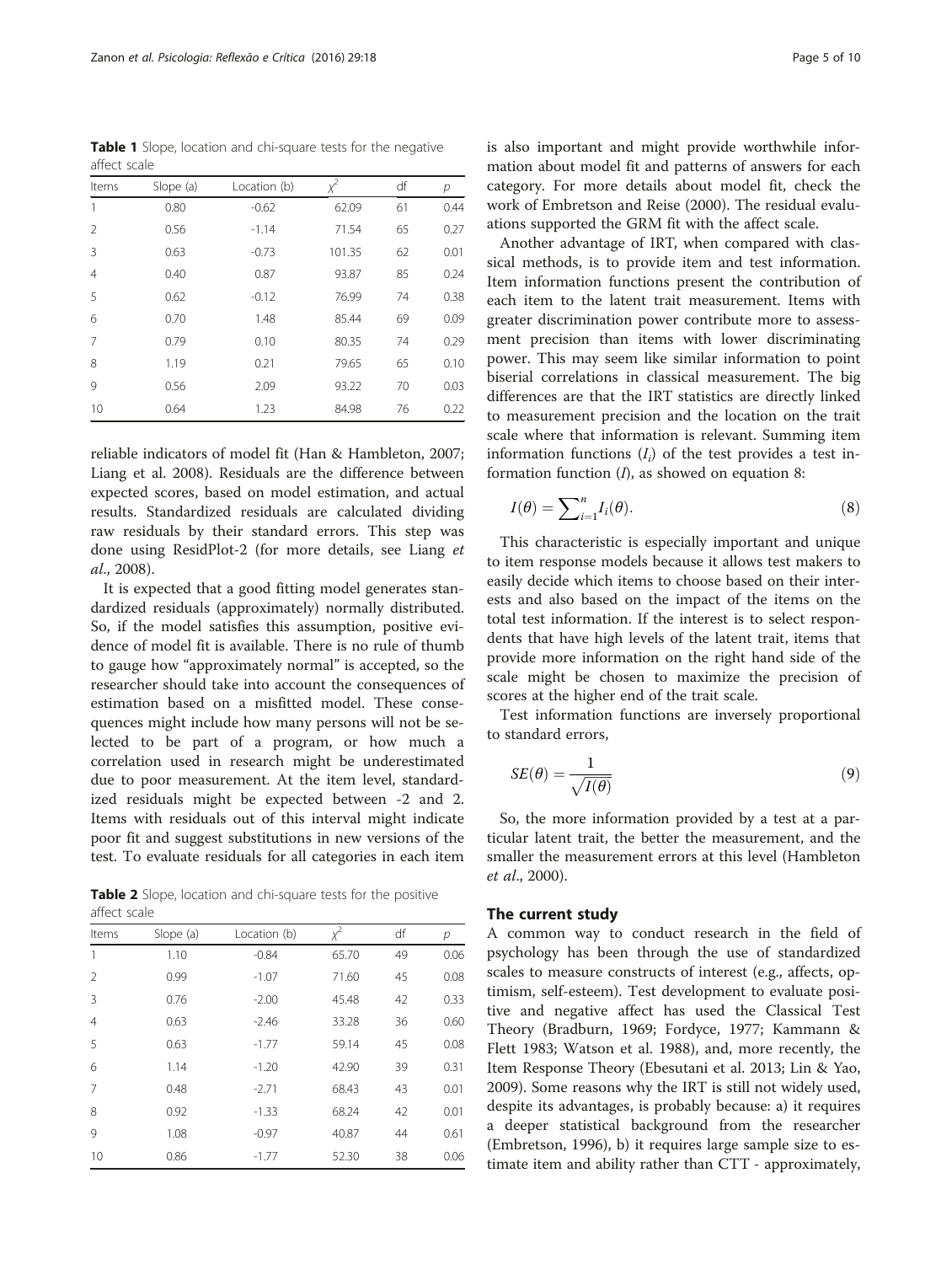more than 500 examinee responses are requested to achieve proper estimation results, and c) it was more focusing on individual item, and in psychology background, test-level analysis is more reasonable to evaluate with factor analysis (see, Maydeu-Olivares, [2005,](#page-9-0) for a comparison between IRT and factor analysis). Modern procedures to improve positive and negative affect estimation, however, may contribute to higher discrimination scores among the participants and are critical to the advancement of the field. For this reason, we believe that the readers of the Psicologia Reflexão e Crítica will benefit from a step-to-step description of a sophisticated method to improve test development: the item response theory modeling. Moreover, this paper provides validity and reliability evidences to the Affect Scale (Zanon et al. [2013a\)](#page-9-0) – a standardized test developed to assess positive and negative affect on adults.

What follows is an application of the GRM to the first author's research to develop and evaluate an affect scale. The goal of the next sections is to provide more details about the application, and show how IRT modeling was helpful in the evaluation of positive and negative affect.

## Method

## Participants

The respondents were 853 university students (57 % women and 43 % men) between the ages of 17 and 35  $(M = 21$  years, SD = 3). Participation in the study was voluntary. These numbers are very substantial for IRT research and therefore permit item parameter estimation with a high level of precision.

## Instrument

Affect Scale (Zanon et al. [2013a\)](#page-9-0) is a self report instrument that consists of two independent factors: positive affect and negative affect. Positive and negative affect are characterized by the frequency and intensity of emotions and feelings that an individual experiences as either pleasant or unpleasant (Lyubomirsky et al. [2005](#page-9-0)). Persons with high scores of positive affect experience frequent and intense episodes of pleasure. They consider themselves happy, enthusiastic, and confident. High levels of positive affect are associated with physical health, conjugal and work satisfaction (Naragon & Watson, [2009](#page-9-0)). Conversely, those persons with high levels of negative affect experience repeated episodes of intense displeasure (Watson, [2005](#page-9-0)). Generally, these respondents perceive themselves as sad, discouraged, and anxious. In general, high levels of negative affect are associated with rumination (Trapnell & Campbell, [1999](#page-9-0)), anxiety, depression (Miles et al. [2004](#page-9-0)), and neuroticism (Zanon et al. [2013b](#page-9-0)).

Each factor (positive and negative) consists of 10 sentences representing the various moods and emotions of

persons, such as "I am proud of myself", and "I have been worried lately". Each statement is rated by the respondents on a 5-point Likert scale. The rating scale is defined by the end points:  $1 -$  this item does not describe me at all, and 5 – this item describes me completely. The higher the number, the more the item describes the respondent, and the lower the number, the less the item describes the respondent.

## Procedures

Respondents responded collectively to the questionnaires from within their classrooms. Beforehand, the students were informed that participation in the study was voluntary, and that all information shared would remain confidential. The students were asked to carefully read the questions and respond according to their personal feelings. Data collection was performed in a single session for each class of students. This study is part of a project approved by Ethics Committee and all ethical procedures were followed on this research.

## **Results**

## Internal structure evidence

Factor analysis (with an oblimin rotation) identified two principal factors that explained 38.4 % of the total variance (25.6 % for positive affect and 12.8 % for negative affect). All items had positive factor loadings between .46 and .74 in the first dimension, and between .38 and .77 on the second one. These items presented loadings lower than .40 in the other dimension. Coefficient alpha was .83 for positive affect and .77 for negative affect and the correlation between the factors was -.38. These results were gathered with the same sample used for the IRT analysis and indicate preliminary evidences of validity and reliability for the Affect Scale.

## IRT modeling

IRT analyses were conducted for the positive and negative scale separately. From the correlational information, it seemed clear that the two scales were rather different. Table [1](#page-4-0) presents slopes (a), location (b) and chi-square tests for the negative affect scale. The slopes were considered moderate. The location parameters indicate that the items were spread over the continuum of the scale. Five items were on the left hand side of the scale (below the mean respondent score) and the other five were on the right hand side (above the mean). Chi-square tests showed that two items were significant, which suggest that these items were not well fitted by the model. However, residual inspection (at the test, item and category level) provided enough evidence to consider that the model actually fitted the item level data. Table [2](#page-4-0) presents slopes (a), location (b) and chi-square tests for the positive affect scale. The slopes were of moderate size, and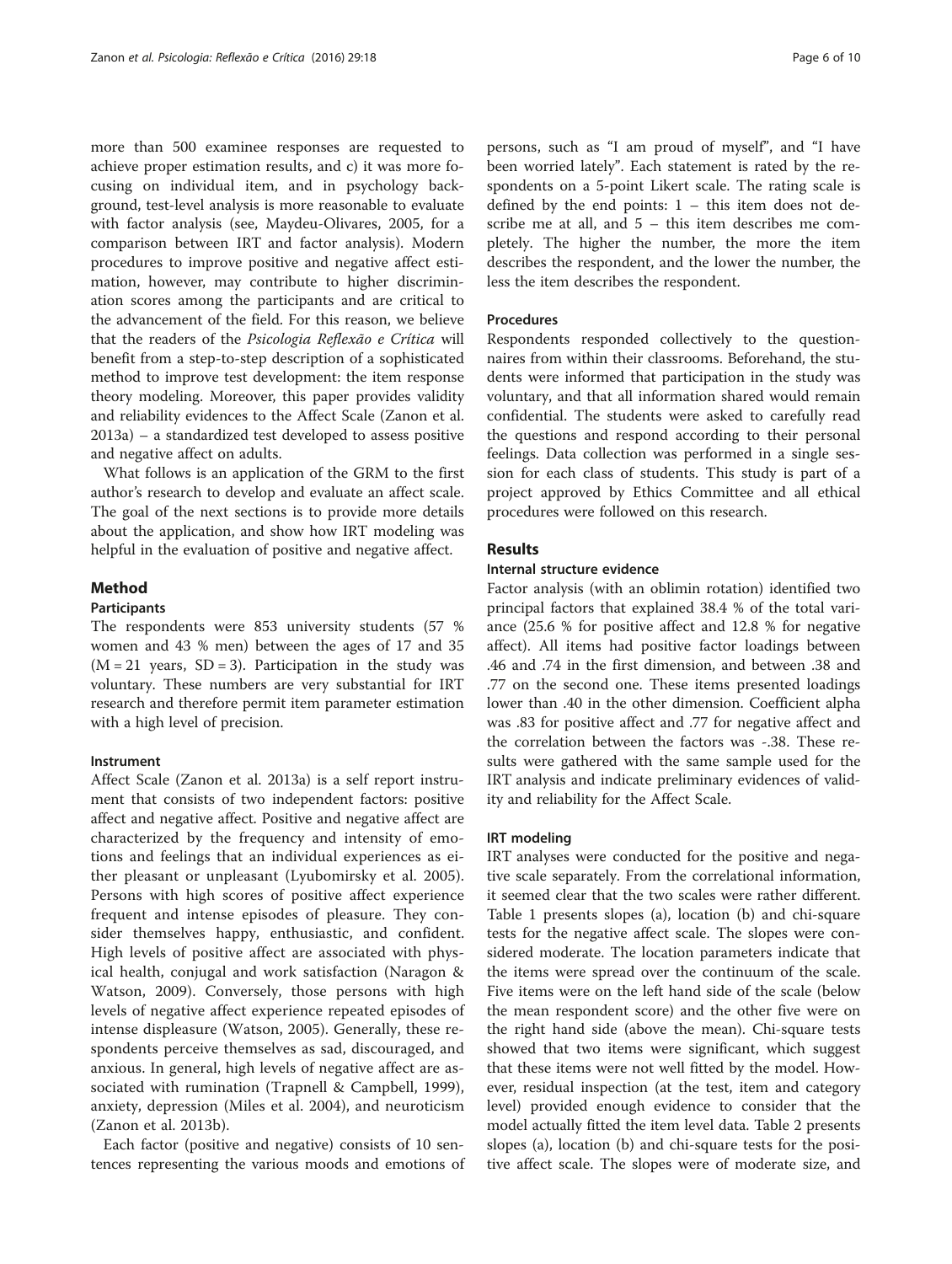<span id="page-6-0"></span>slightly higher than the other scale, which meant that the positive affect items were generating more item level and test level information. All items were located on the left hand side of the scale suggesting that many respondents were finding it easy to identify with the statements. Two items presented significant chi-squares, but again, residual analyses suggested that the model fit was acceptable.

## Residual analyses

Raw and standardized scores were analyzed at the item level. Initially, the amount of answers for each category (e.g., 1, 2, 3, 4 and 5) in every single item is compared with the amount of expected answers –produced by the chosen model. Categories without answers or with large discrepancies between observed and expected values indicate poor fit. Another procedure is to evaluate how small the residuals (differences between the observed and expected scores from each item) are on the latent trait continuum for each items. An item, for example, might present small residuals on the low part of the continuum, but large residuals on the rest - this also would indicate poor fit. Visual inspection of the residuals on all categories and for each item was conducted for the negative and positive affect.

Residual analyses were interpreted graphically. ResidPlot-2 provides confidence bounds for the expected raw residuals on the latent trait continuum for an arbitrary number of intervals (13 in this study), and also provides standardized residuals (plotted on 13 intervals) spread over the latent trait. For raw residuals, good fitting model is verified when observed residuals are found between the confidence bounds; while for standardized residuals, good fitting model is seen when the plots are between -2 and 2.

At the category level, raw and standardized residuals for the five categories of each item were analyzed. For the raw residuals, this step focused on the observed

residuals out of the confidence bounds, and for the standardized residuals, the number of plots out of -2 and 2 were considered. Regarding the negative affect scale, approximately, 58 % of all categories presented observed residuals between the bounds in all 13 intervals; and 56 % of all categories presented standardized residuals between -2 and 2. For the remaining categories, no more than two observed and standardized residuals were found out of the confidence bounds and -2 and 2 respectively in each category. At the item level, similar procedures were conducted. And, most of the observed and standardized residuals again were on the confidence bounds and between -2 and 2. At the test level, observed and expected standardized residual distribution for all items were assessed, along with observed and expected score distribution. Visual inspection revealed small differences, which suggested acceptable fit.

Regarding the positive affect scale, approximately, 48 % of all categories presented observed residuals between the bounds in all intervals; and 38 % of all categories presented standardized residuals between -2 and 2. No more than three observed and standardized residuals were found out of the confidence bounds and -2 and 2 respectively in each category. At the item level, most of the observed and standardized residuals were on the confidence bounds and between -2 and 2; and for all items, again small differences were found between observed and expected standardized residuals and score distribution, conferring acceptable fit to the scale.

## Test information functions

Figures 2 and [3](#page-7-0) present test information functions (solid lines) and standard errors (broken lines) to the positive and negative scales, respectively. As shown in Fig. 2, most of the information provided by the scale was below the mean of respondent scores suggesting that the scale was better designed for respondents with lower scores.

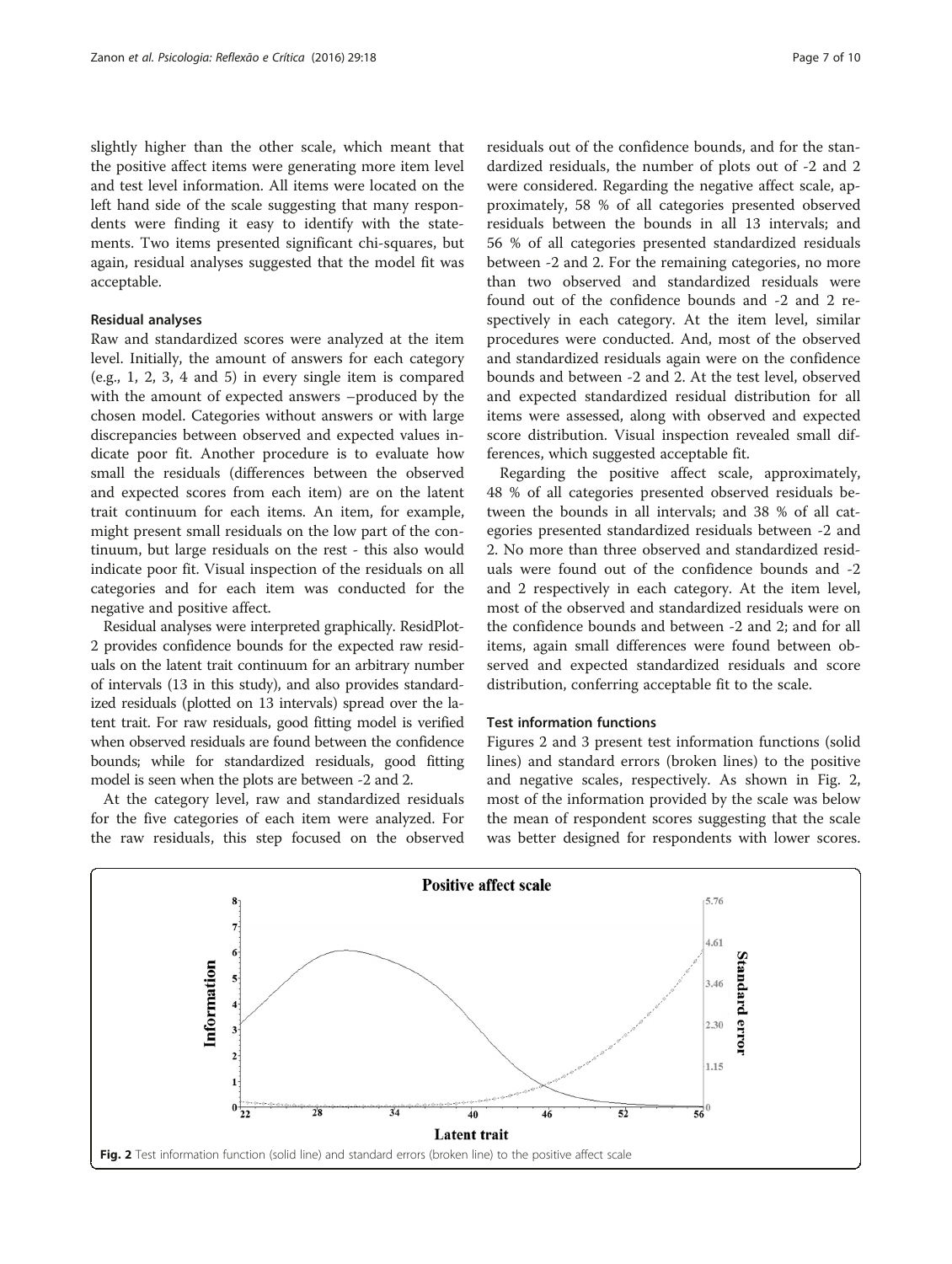<span id="page-7-0"></span>

Regarding the negative affect scale, the information was well spread over the continuum. However, the amount of information given was much lower than the positive affect scale and less than what was considered acceptable. In a redesign, perhaps the clarity of the negative statements could be improved, and perhaps the addition of a few more items could increase the level of test information. But historically, negatively worded items have always proved more problematic for respondents.

#### **Discussion**

The two most important advantages provided by an IRT application during the development and analyses of these scales are probably item and ability parameter invariance and test information functions. Many psychological tests used to assess personality, intelligence, attitudes etc. might also benefit from these IRT advantages. In research as well as in applied contexts, details about the area in which the latent traits measured by the test are doing better measurement (and how well) would help clinics, researchers or test makers to decide which test is more appropriate for their specific interests. In addition, a test that is free of examinee sample characteristics in test development allows for more reliable comparisons among respondents as well as groups (see some recent IRT applications in the Brazilian context: Brant et al. [2015;](#page-8-0) Carvalho et al. [2013;](#page-8-0) Knijnik et al. [2014](#page-9-0); Lopes, & Bueno, [2014;](#page-9-0) Muniz et al. [2014\)](#page-9-0).

Often, classical methods exclusively are used to offer evidence of validity and reliability to new tests and this evidence is undoubtedly important. But this paper provides evidence that IRT results can be extremely helpful to complement this evidence with information regarding the quality of the measurement at specific points of the measuring scale. CTT can provide this same information but it is more cumbersome to do so using little known statistics for assessing conditional errors. In this case, it is clear that the positive affect scale should not be used for the purpose of evaluating people with high levels of positive affect. The amount of information provided by the 10 items is simply not very good at the higher score levels. For this situation to change, more "difficult" items are needed in the scale—items that would be difficult for respondents to agree with and therefore permit better assessment at the high end of the score continuum. Situations in which people are being selected based on their (high level of) intelligence or other skills/traits might be misleading, unfair, and even unreliable, if the information function and errors provided by the test presented similar distribution and values to those shown in Fig. [2](#page-6-0).

IRT applications provide different standard errors of measurement at different trait levels. Because standard errors of measurement are used in score interpretations, it is possible to easily create confidence intervals to interpret individual scores (Embretson, [1996](#page-8-0)). So, one can have a range (around the reached score) associated with a probability. The smaller the errors at some level, the smaller the confidence bands. This does not happen with classical methods that nearly always assume the same standard error applies at all trait levels.

As shown in Fig. 3, the quality of the measurement provided by the negative affect scale is spread over the continuum and it is relatively higher at the middle of the scale (around the mean). However, the amount of information provided is relatively low and reflects items with modest discriminative indices. It raises the question of how well these statements were actually written. Perhaps they were confusing to respondents. Due to parameter invariance properties, these items will keep their psychometric characteristics in other applications. So, new items can be included in future revisions of these scales and a reevaluation of the item information functions could be conducted. These procedures can be repeated until one gets the desired test.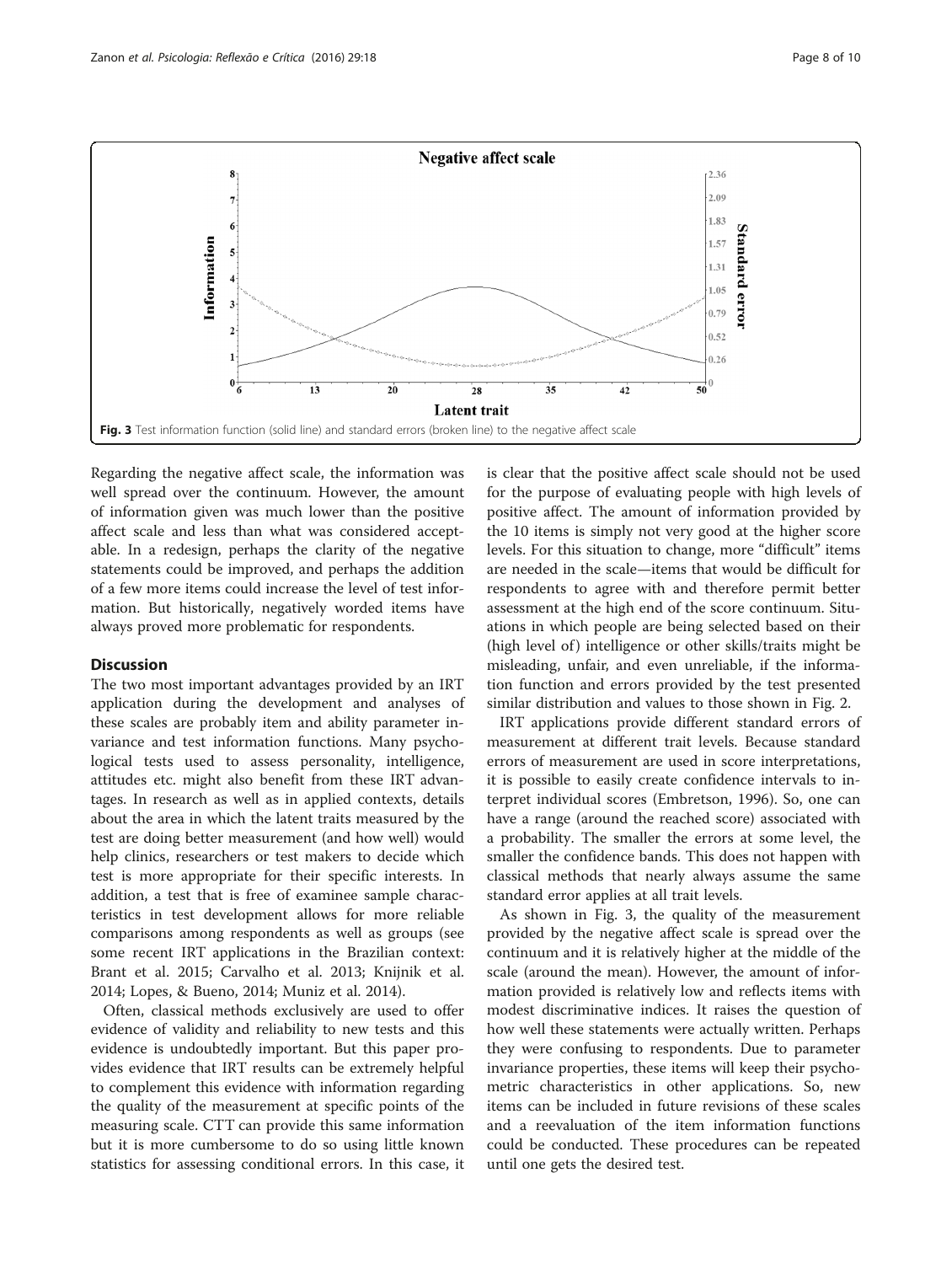<span id="page-8-0"></span>According to Embretson (1996), psychologists have had little exposure to IRT especially because it is both relatively new and statistically sophisticated (compared with classical methods), measurement courses have declined in graduate programs of psychology so not only are graduate students less knowledgeable about CTT, they may have little or no knowledge of IRT, and because not much understandable material has been focused on psychological issues (most of them are to educational assessment). The latter point was a focal point within this paper. Two introductory books are suggested to students and professors interested in IRT (for psychological examples, see Embretson & Reise, 2000; for educational examples, see Hambleton et al., 1991).

This study is not free of limitations. Differential item functioning (DIF) constitutes a serious threat to test validity and needs to be further addressed on the items of the Affect Scale. DIF occurs when participants with identical latent trait provide different patterns of answers to some items. This might be the case of items that favor (or disfavor) some sample's subgroups (e.g., girls and boys, black and white, minorities). Considering that women are more likely than men to present depression symptoms, the investigation of DIF across sex on items of positive and negative affect might reveal possible differences on these groups.

## Conclusion

Lastly, IRT is not a panacea and does not correct problems of misleading items or failure to meet content specifications. It also does not substitute classical methods that were influential and are still important. However, IRT is a worthwhile tool that can and should be used to increase the quality of psychological tests and consequently psychological assessment.

#### **Endnotes**

 ${}^{1}$ As indicated by one anonymous reviewer, this might not be the case for Rasch models because is expected that the data fit the model and not the opposite. Our position, however, is that models that do not fit the data are of little value and removing items from the test to fit the model can decrease its content validity. The Rasch model also assumes that test items are all equally discriminating and this assumption runs counter to the widely held view that test items in practice often differ in both their difficulty levels and discriminating powers. <sup>2</sup>

Measurement invariance depends on the degree of representativeness of the sample in the population being studied. Thus, parameter invariance might not hold for samples with extremely different characteristics.

<sup>3</sup>There are IRT models that are multidimensional and do not require evidence of unidimensionality. See Reckase ([2009](#page-9-0)) for multidimensional IRT models, and Kose

and Demirtasli ([2012](#page-9-0)) for a comparison between uni and multidimensional IRT models.

#### Competing interests

The authors declare that they have no competing interests.

#### Authors' contributions

CZ participated on the study conception, writting, statistical analysis, data interpretation, and revision. CSH participated on writting, data interpretation, and revision. HY participated on statistical analysis, data interpretation and revision. RKH participated on the study conception, writting, statistical analysis, datainterpretation, and revision. All authors read and approved the final manuscript.

#### Author details

<sup>1</sup> Department of Psychology, Universidade São Francisco, Alexandre Rodrigues Barbosa Str. 45, Itatiba 13251-900SP, Brazil. <sup>2</sup>Department of Psychology, Federal University of Rio Grande do Sul, Ramiro Barcelos Str. 2600, Porto Alegre 90035-003, RS, Brazil. <sup>3</sup>School of Education, University of Massachusets Amherst, Hills South, USA.

#### Received: 26 November 2015 Accepted: 7 April 2016 Published online: 18 April 2016

#### References

- Bradburn NM. The structure of psychological well being. Chicago: Aldine Publishing; 1969.
- Brant SRC, Pilati R, Borges-Andrade JE. Estratégias de aplicação do aprendido: análise baseada em TRI. Psicologia: Reflexão e Crítica. 2015;28(1):01–10. doi[:10.1590/1678-7153.201528101](http://dx.doi.org/10.1590/1678-7153.201528101).
- Carvalho LF, Monteiro RM, Alcará AR, Santos AAA. Aplicação da TRI em uma medida de avaliação da compreensão de leitura. Psicologia: Reflexão e Crítica. 2013;26(1):47–57. doi[:10.1590/S0102-79722013000100006.](http://dx.doi.org/10.1590/S0102-79722013000100006)
- Ebesutani C, Regan J, Smith A, Reise S, Chorpita BF, Higa-McMillan C. The 10-item positive and negative affect schedule for children, child and parent shortened versions: Application of item response theory for more efficient assessment. J Psychopathol Behav Assess. 2013;34:191–203. doi[:10.1007/s10862-011-9273-2](http://dx.doi.org/10.1007/s10862-011-9273-2).
- Embretson SE. The new rules of measurement. Psychol Assess. 1996;8(4):341–9. doi[:10.1037/1040-3590.8.4.341](http://dx.doi.org/10.1037/1040-3590.8.4.341).
- Embretson SE, Reise SP. Item Response Theory for Psychologists. Mahwah: Lawrence Erlbaum Associates; 2000.
- Fordyce MW. Development of a program to increase personal happiness. J Couns Psychol. 1977;24:511–21. doi:[10.1037//0022-0167.24.6.511.](http://dx.doi.org/10.1037//0022-0167.24.6.511)
- Gulliksen H. Theories of Mental Test Scores. New York: Wiley; 1950.
- Hambleton RK. Item response theory: A broad psychometric framework for measurement advances. Psicothema. 1994;6(3):535–56.
- Hambleton RK. Applications of item response theory to improve health outcomes assessment: Developing item banks, linking instruments, and computer-adaptive testing. In: Lipscomb J, Gotay CC, Snyder C, editors. Outcomes Assessment in Cancer: Measures, Methods and Applications. Cambridge: Cambridge University Press; 2005. p. 445–64.
- Hambleton RK, Jodoin M. Item response theory: models and features. In: Fernández-Ballesteros R, editor. Encyclopedia of Psychological Assessment. London: Sage; 2003. p. 509–14.
- Hambleton RK, Robin F, Xing D. Item response models for the analysis of educational and psychological test data. In: Tinsley HEA, Brown SD, editors. Handbook of Applied Multivariate Statistics and Mathematical Modeling. San Diego: Academic; 2000. p. 553–85.
- Hambleton RK, Swaminathan H, Rogers HJ. Fundamentals of Item Response Theory. Thousand Oaks: Sage Publications; 1991.
- Hambleton RK, van der Linden WJ, Wells CS. IRT models for the analysis of polytomous scored data: Brief and selected history of model building advances. In: Nering ML, Ostini R, editors. Handbook of Polytomous Item Response Theory Models. New York: Routledge; 2011. p. 21–42.
- Han KT, Hambleton RK. User's Manual: WinGen (Center for Educational Assessment Report no. 642). Amherst: University of Massachusetts, Center for Educational Assessment; 2007.
- Hattie J. Methodology review: Assessing unidimensionality of tests and items. Appl Psychol Meas. 1985;9:139–64.
- Horn J. A rationale and test for the number of factors in factor analysis. Psychometrika. 1965;30(2):179–85.